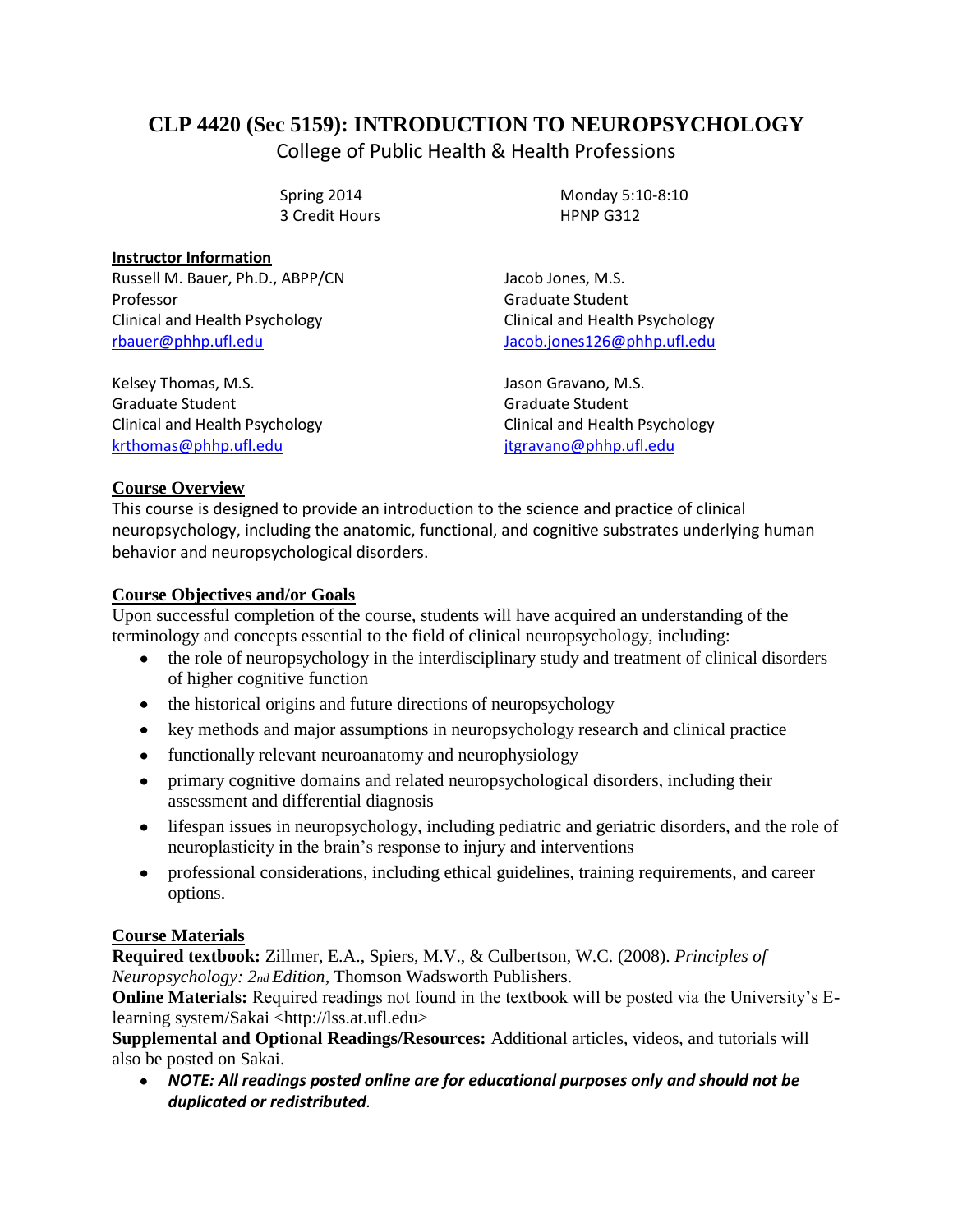### **What to Expect**

The human brain is arguably the most complex organ of the body; as a result, understanding its function – and dysfunction – can be both fun and challenging. Our goal is to provide you with the necessary tools and resources to succeed in this course. Therefore, *you can expect us to:* 

- Be passionate about the material and do our best to facilitate interest and learning
- Post PowerPoint files of each lecture on the course website (every effort will be made to post these by the morning of each class)
- Integrate videos, case studies, and guest presentations into class lectures wherever feasible
- Provide supplemental readings, tutorials and videos to enhance learning
- Be available during weekly office-hours in person
- Provide opportunities to review material before each exam

#### In return, *we expect you to:*

Attend class.

- Participate: In addition to simply attending class, we hope and expect that you will participate in discussions and lectures.
- Read: Again, this course will cover a large amount of material, and readings have been carefully selected to help you learn and understand the topics discussed in lecture.
- Be respectful and professional with classmates, instructors, and guest speakers. Professional behavior includes arriving on time for class and turning off all cellphones and PED's. In class, laptops should be used for viewing slides and taking notes, NOT for surfing the web or other non-academic activities.

#### **Course Requirements/Evaluation/Grading**

Final grades will be based on attendance/participation, one paper assignment, and three exams:

Exam 1 (Feb. 3): 25% Exam 2 (March 17): 25% Paper (April 7) 25% Exam 3 (April 21): 25%

We do not plan to include any in-class quizzes. However, we reserve the right to perform unannounced quizzes if attendance and/or reading become problematic.

Exams and participation will each be assigned a number of points in proportion to their contribution to the final grade. Points will be summed and letter grades will be assigned according to the percentage of total points possible. All grades will be rounded to the nearest integer. The approximate final percentage cut-offs will be as follows:

| <b>Percentage or points</b>       | $93% -$ | $90% -$ | $87% -$ | $83% -$ | $80% -$ | $77% -$ | $73% -$    | <b>70%-</b> | 67% | $63% -$ | $60% -$ | <b>Below</b> |
|-----------------------------------|---------|---------|---------|---------|---------|---------|------------|-------------|-----|---------|---------|--------------|
| earned in class                   | 100%    | 92%     | 89%     | 86%     | 82%     | 79%     | <b>76%</b> | 72%         | 69% | 66%     | 62%     | 60%          |
| <b>Letter Grade</b><br>equivalent |         | А-      | $B+$    |         | B٠      |         |            |             | D+  |         |         | . .          |

Each exam will cover a fair bit of material and will be challenging. The best way to do well is to stay actively involved in the class and in the course material (e.g., take notes, quiz yourself, form study groups, read ahead).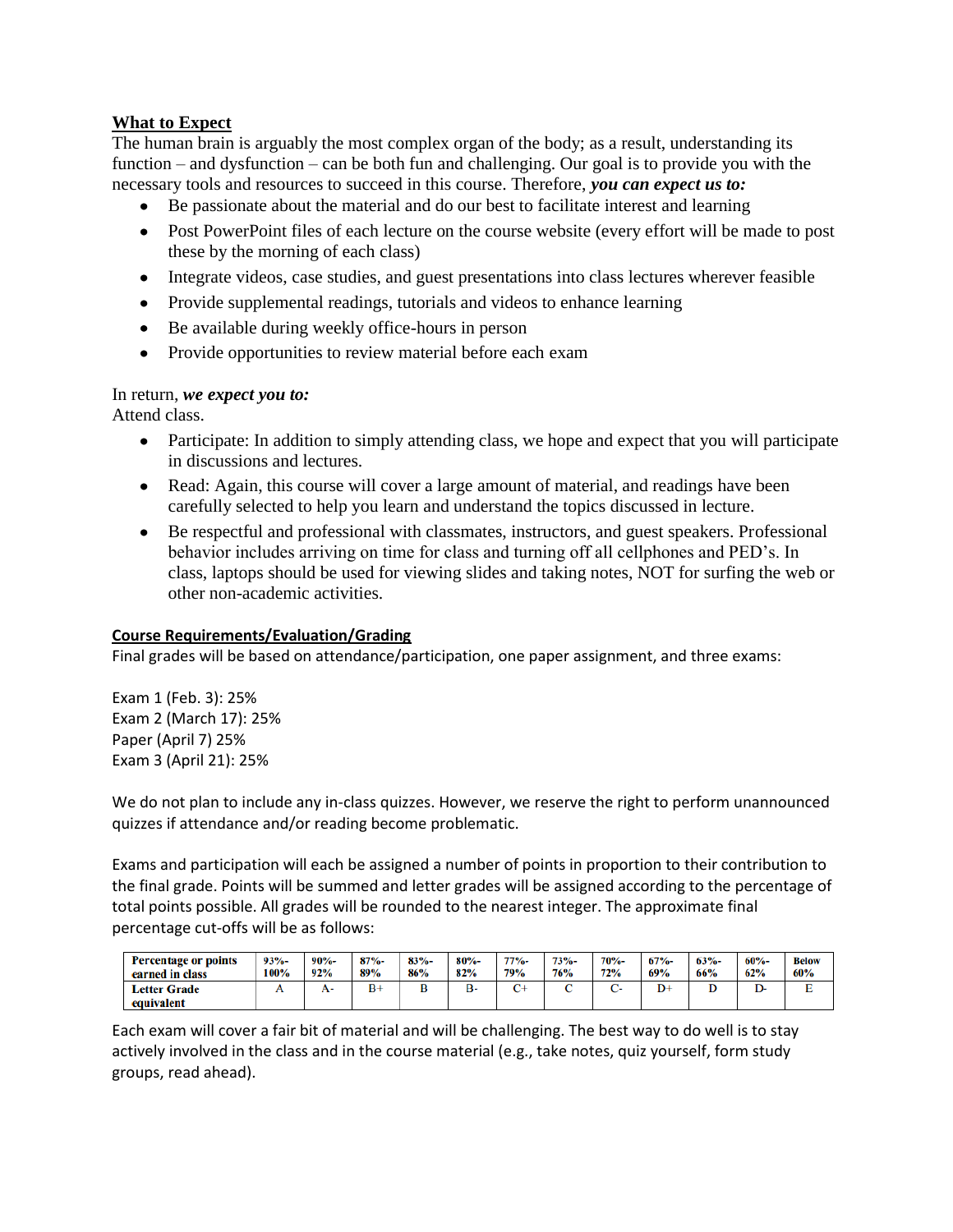Paper Assignment: Each student will be expected to complete one paper assignment, which will account for 25% of the final course grade, due April 7 at 5pm. The paper will consist of a critique of a research article in neuropsychology. Students will choose one article to critique from a list of articles provided for this purpose. Specific format for subsections of the paper, as well as a scoring rubric, are forthcoming. Papers should be 3-5 typed, double-spaced pages in 11-12 point font with 1" margins. Font must be Times New Roman. Students will submit the paper electronically in Sakai by the due date/time.

Extra credit: Extra credit assignments may be added during the semester as appropriate.

#### **Policy Related to Make-up Exams or Other Work**

Students are expected to attend and be prepared to participate in all class sessions and exams. Personal issues with respect to class attendance or fulfillment of course requirements will be handled on an individual bases. Absence from an exam for appropriate professional obligations (e.g., graduate, professional, or medical school interviews) are permissible, but must be preapproved by the course instructor. If a make-up exam is required duet o professional obligations or health reasons, documentation (e.g., doctor's note) will be expected. Approved make-up exams must take place within 7 days of the originally scheduled exam date at a time mutually agreed upon by the instructor and student.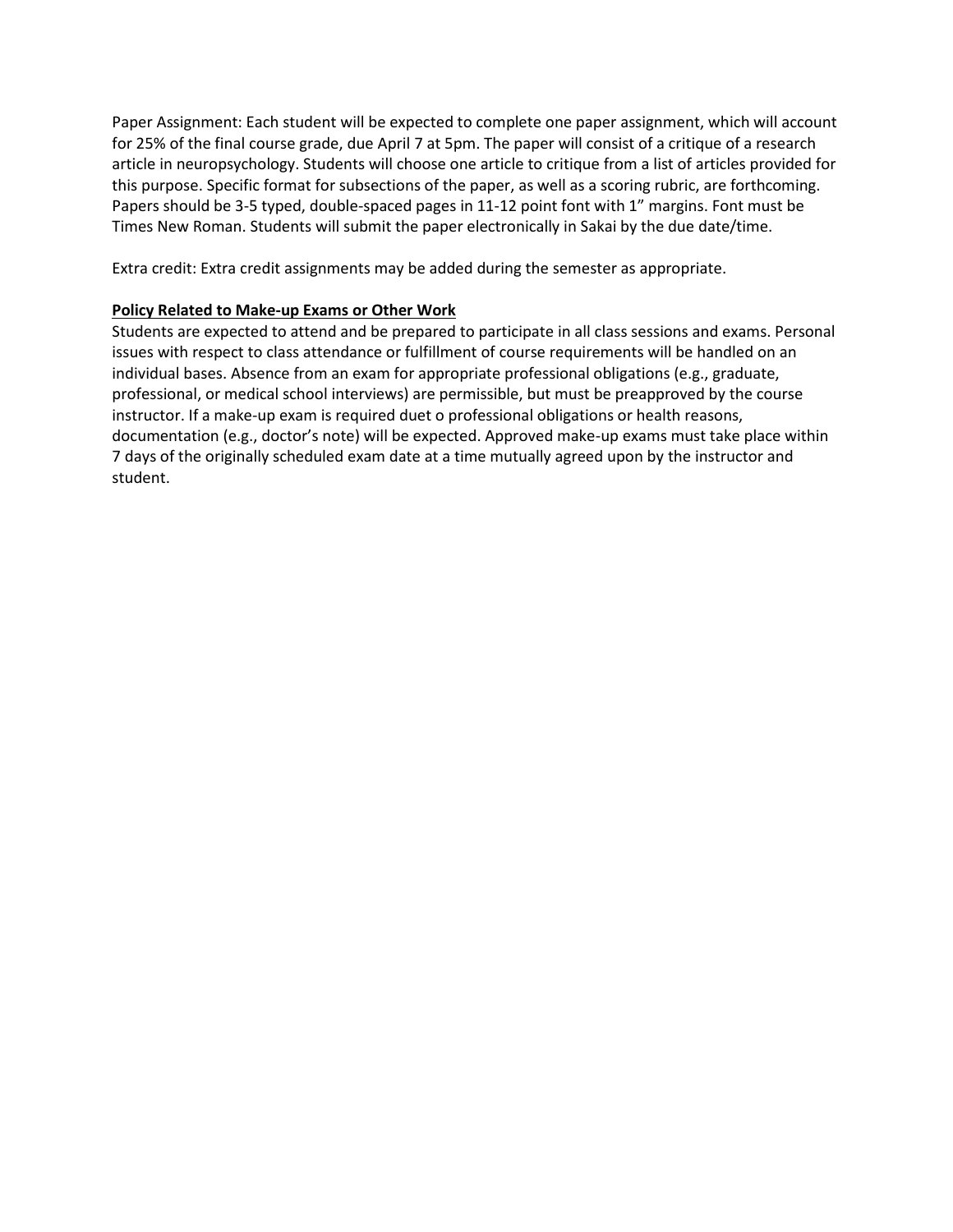# **Course Outline**

The following is a list of topics and readings for the course. Students will be promptly notified of any necessary changes to this outline.

| <b>Classes 1-3: Introduction, Methods and Anatomy</b>                                                             |                                                                                                                               |                                                                                                                                                                                                                          |  |  |  |
|-------------------------------------------------------------------------------------------------------------------|-------------------------------------------------------------------------------------------------------------------------------|--------------------------------------------------------------------------------------------------------------------------------------------------------------------------------------------------------------------------|--|--|--|
| Jan 6: INTRODUCTION AND<br><b>HISTORY</b><br>Class 1 Welcome, Course<br>Syllabus                                  | Lecture Topics:<br>Neuropsychology and Clinical<br>Neuroscience<br>History of Neuropsychology                                 | <b>Required Readings:</b><br>Zillmer, Spiers & Culbertson:<br>Chapter 1: A History of<br>Neuropsychology                                                                                                                 |  |  |  |
| Jan 13: FUNCTIONAL<br><b>NEUROANATOMY AND</b><br><b>BEHAVIOR</b><br>Class <sub>2</sub>                            | Lecture Topic:<br>Clinically-relevant functional<br>neuroanatomy: General<br>principles and functional systems                | <b>Required Readings:</b><br>Zillmer, Spiers & Culbertson:<br>Chapter 4: Cells of Thought<br>$\bullet$<br>Chapter 5: Functional<br>٠<br>Neuroanatomy<br>Chapter 6: Cerebral<br>$\bullet$<br>Specialization (pp. 155-167) |  |  |  |
| Jan 20: No Class (Martin Luther<br><b>King Holiday)</b><br><b>Jan 27: RESEARCH AND CLINICAL</b><br><b>METHODS</b> | Lecture Topics:<br><b>Experimental methods</b>                                                                                | <b>Required Readings:</b><br>Zillmer, Spiers & Culbertson:                                                                                                                                                               |  |  |  |
| Class 3                                                                                                           | Clinical methods of assessment                                                                                                | Chapter 2: Methods of<br>Investigating the Brain<br>Chapter 3:<br>٠<br>Neuropsychological<br>Assessment and Diagnosis                                                                                                    |  |  |  |
| Feb 3: EXAM 1 (Classes 1-3)                                                                                       |                                                                                                                               |                                                                                                                                                                                                                          |  |  |  |
|                                                                                                                   | <b>Classes 4-8: Cognitive Domains and Disorders</b>                                                                           |                                                                                                                                                                                                                          |  |  |  |
| Feb 10: LANGUAGE AND<br><b>APHASIA</b><br>Class 4                                                                 | Lecture Topics:<br>Overview of Language<br>Acquired and Developmental<br>Language Disorders                                   | <b>Required Readings:</b><br>Online/Sakai:<br>Kolb & Whishaw: Chapter<br>19: The Origins of Language                                                                                                                     |  |  |  |
|                                                                                                                   |                                                                                                                               | <b>Optional Reading:</b><br>Sacks, O. (2005). Recalled to<br>life: When patients suffer a<br>loss of language, must they<br>also lose their sense of self?<br>The New Yorker, October 31,<br>46-53.                      |  |  |  |
| <b>Feb 17: ATTENTION AND</b><br><b>PERCEPTION</b><br>Class 5                                                      | Lecture Topics:<br>Visuospatial Abilities, Attention,<br>Neglect, Agnosia<br>Key Topics/Disorders:<br>Attentional dysfunction | <b>Required Readings:</b><br>Zillmer, Spiers, & Culbertson:<br>Chapter 9: pp. 240-246<br>On course website: Selections<br>from Kolb & Whishaw:<br>Chapter 13: The Occipital<br>Lobes                                     |  |  |  |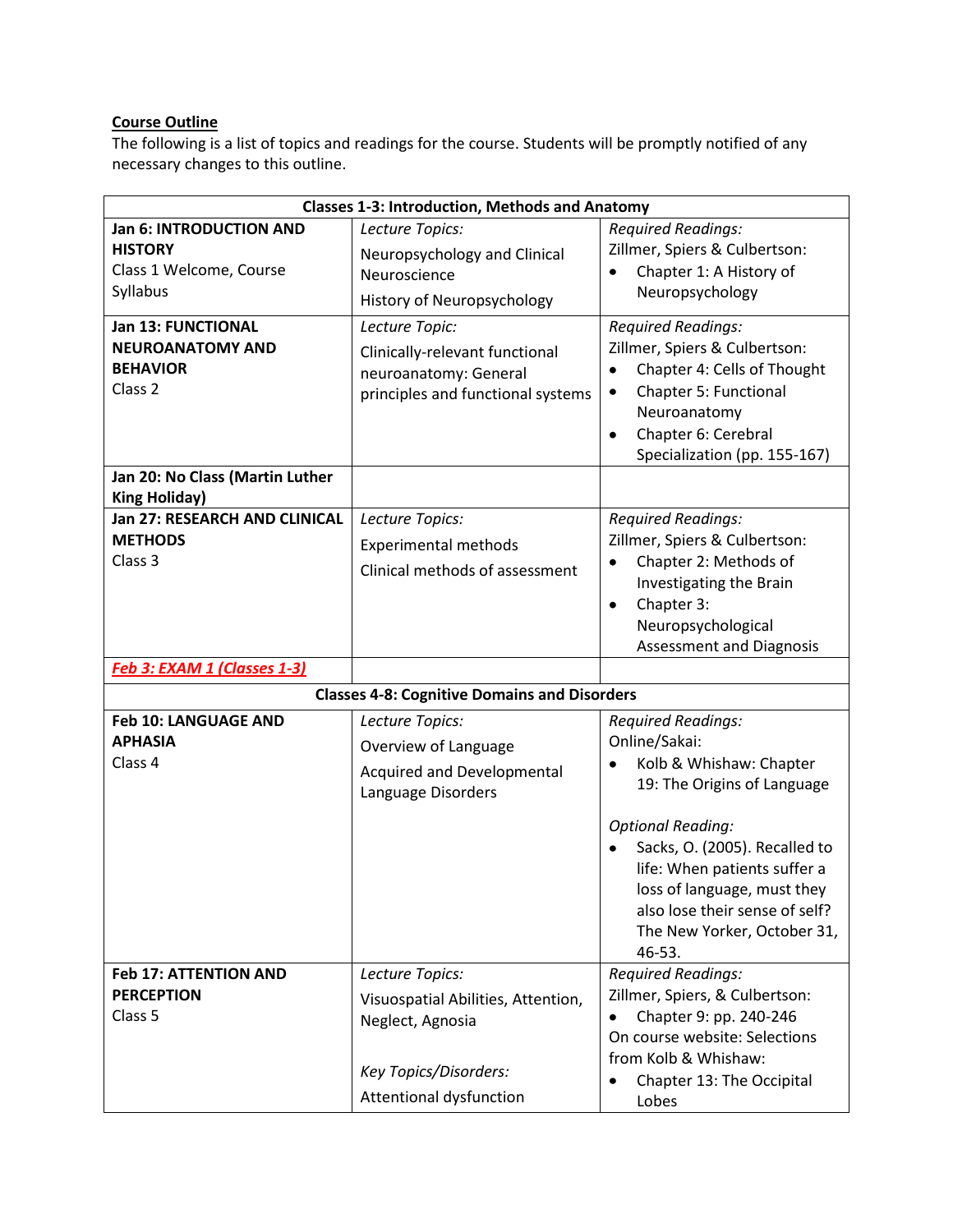|                                  | Sensory perception                  | pp. 323-325 ("Visual<br>$\circ$                       |
|----------------------------------|-------------------------------------|-------------------------------------------------------|
|                                  | Visuospatial processing             | <b>Functions Beyond</b>                               |
|                                  | Visual Agnosia (object, face        | the Occipital Lobes")                                 |
|                                  | agnosia)                            | pp. 330-340<br>$\circ$<br>(beginning with             |
|                                  | <b>Hemispatial Neglect</b>          | "Disorders of                                         |
|                                  | <b>Topographical Disorientation</b> | Cortical Function")                                   |
|                                  |                                     | Chapter 14: The Parietal                              |
|                                  |                                     | Lobes                                                 |
|                                  |                                     | pp. 345-364<br>$\circ$                                |
|                                  |                                     | Chapter 15: The Temporal                              |
|                                  |                                     | Lobes                                                 |
|                                  |                                     | <b>Optional Readings:</b>                             |
|                                  |                                     | Bisiach, E. & Luzzatti, C.                            |
|                                  |                                     | (1978). Unilateral neglect of                         |
|                                  |                                     | representational space,<br>Cortex, 14, 129-133.       |
|                                  |                                     | Farah, M. J. & Feinberg, T. E.                        |
|                                  |                                     | (2000). Visual object agnosia.                        |
|                                  |                                     | In M. J. Farah & T. E.                                |
|                                  |                                     | Feinberg (Eds.), Patient-                             |
|                                  |                                     | based approaches to                                   |
|                                  |                                     | cognitive neuroscience (pp.                           |
|                                  |                                     | 79-84). Cambridge, MA: MIT<br>Press.                  |
| <b>Feb 24: MEMORY AND</b>        | Lecture Topic:                      | Required Readings:                                    |
| <b>AMNESIA</b>                   | Overview of memory, Amnesia         | Online:                                               |
| Class 6                          | Episodic and semantic memory        | Kolb & Whishaw: Chapter                               |
|                                  | disorders                           | 18: Memory                                            |
|                                  |                                     | Kuhn & Bauer, 2012<br>$\bullet$                       |
|                                  |                                     | <b>Optional Reading:</b>                              |
|                                  |                                     | Sacks, O. (2007). The                                 |
|                                  |                                     | abyss: Music and amnesia.                             |
|                                  |                                     | The New Yorker, September                             |
|                                  |                                     | 24, 100-111.<br>Farah, M.J. & Grossman,               |
|                                  |                                     | M. (2000). Semantic                                   |
|                                  |                                     | memory impairments. In M.                             |
|                                  |                                     | J. Farah & T. E. Feinberg                             |
|                                  |                                     | (Eds.), Patient-based                                 |
|                                  |                                     | approaches to cognitive                               |
|                                  |                                     | neuroscience (pp. 301-305).<br>Cambridge, MA: The MIT |
|                                  |                                     |                                                       |
|                                  |                                     | Press.                                                |
| <b>March 3: No Class (Spring</b> |                                     |                                                       |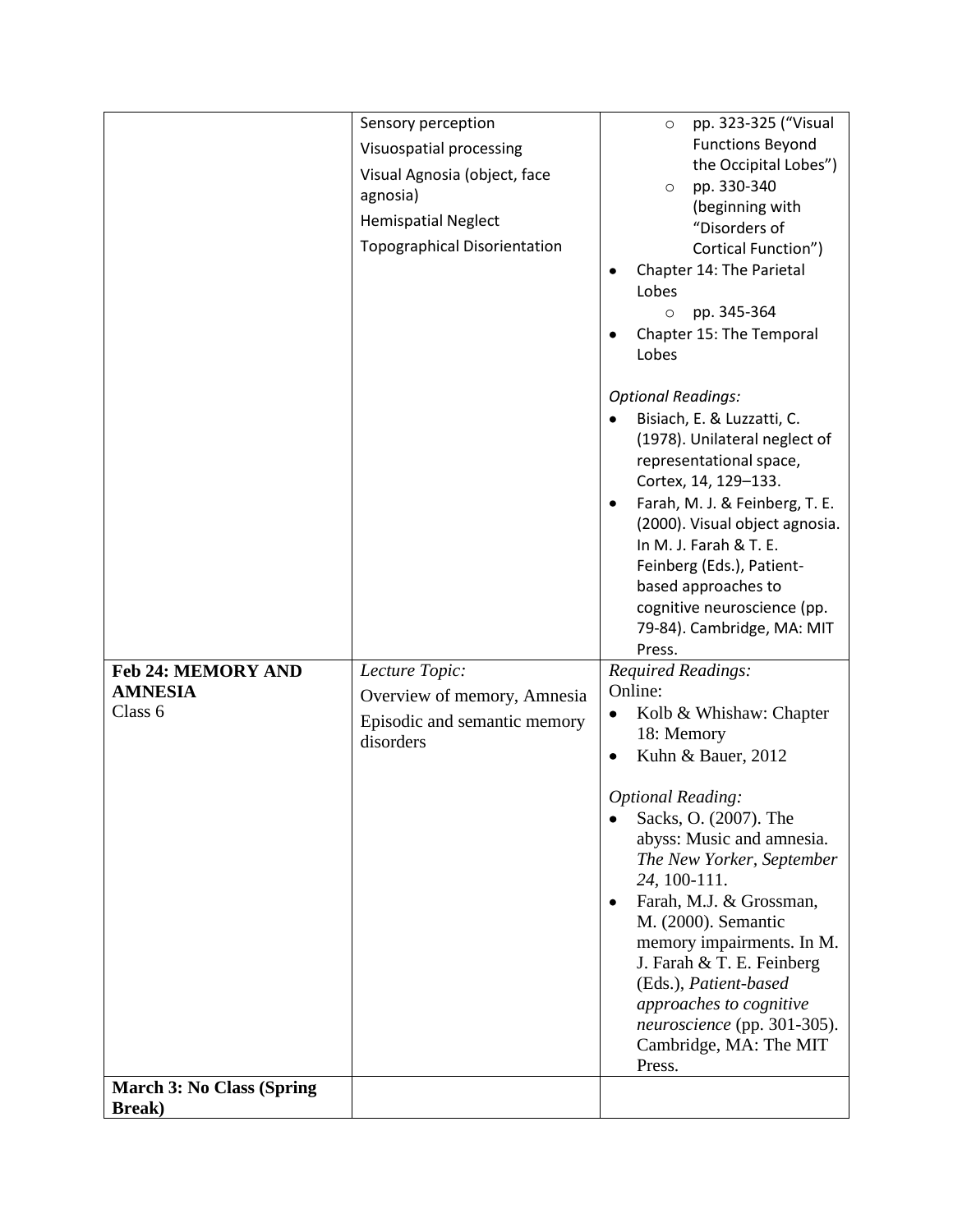| <b>March 10: FRONTAL LOBE</b>    |                                                                                                                                      |                                                                                                                                                                                                                                                                                                                                                                                                          |  |  |
|----------------------------------|--------------------------------------------------------------------------------------------------------------------------------------|----------------------------------------------------------------------------------------------------------------------------------------------------------------------------------------------------------------------------------------------------------------------------------------------------------------------------------------------------------------------------------------------------------|--|--|
|                                  | Lecture Topics:                                                                                                                      | Required Readings:<br>Zillmer, Spiers & Culbertson:                                                                                                                                                                                                                                                                                                                                                      |  |  |
| <b>AND EXECUTIVE</b>             | <b>Functional Anatomy of Frontal</b>                                                                                                 |                                                                                                                                                                                                                                                                                                                                                                                                          |  |  |
| <b>FUNCTIONS</b>                 | Lobes                                                                                                                                | Chapter 9: pp. 246-259                                                                                                                                                                                                                                                                                                                                                                                   |  |  |
| Class <sub>7</sub>               | Executive function and<br>dysfunction<br>Motor Planning and Intention<br>Personality and Mood<br>Regulation<br><b>Working Memory</b> | Sakai: Kolb & Whishaw:<br>Chapter 16: The Frontal<br>Lobes<br>Chapter 26: Neurological<br>$\bullet$<br>Disorders - TBI section<br>$(pp. 702-706)$<br><b>Optional Reading:</b><br>Damasio, H., Grabowski,<br>T., Frank, R., Galaburda, A.<br>M., & Damasio, A.R.<br>$(1994)$ . The return of<br>Phineas Gage: Clues about<br>the brain from the skull of a<br>famous patient. Science,<br>264, 1102-1105. |  |  |
| March 17: Exam 2 (Classes 4-     |                                                                                                                                      |                                                                                                                                                                                                                                                                                                                                                                                                          |  |  |
|                                  |                                                                                                                                      |                                                                                                                                                                                                                                                                                                                                                                                                          |  |  |
| <b>March 24: TRAUMATIC BRAIN</b> | Lecture Topics:                                                                                                                      | <b>Required Readings:</b>                                                                                                                                                                                                                                                                                                                                                                                |  |  |
| <b>INJURY</b>                    | Overview of traumatic brain                                                                                                          | Zillmer, Spiers & Culbertson:                                                                                                                                                                                                                                                                                                                                                                            |  |  |
| Class 8                          | injury                                                                                                                               | Chapter 13: Traumatic Head<br>$\bullet$                                                                                                                                                                                                                                                                                                                                                                  |  |  |
|                                  | Functional outcome in head<br>injury                                                                                                 | Injury and Rehabilitation (pp.<br>369-389)                                                                                                                                                                                                                                                                                                                                                               |  |  |
|                                  | Assessment and management of<br>head injury and concussion                                                                           | <b>Optional Reading: T.B.D</b>                                                                                                                                                                                                                                                                                                                                                                           |  |  |
|                                  | Rehabilitation                                                                                                                       |                                                                                                                                                                                                                                                                                                                                                                                                          |  |  |
|                                  | <b>Classes 9-11: Clinical lifespan and professional issues</b>                                                                       |                                                                                                                                                                                                                                                                                                                                                                                                          |  |  |
| <b>March 31: PEDIATRIC</b>       | Lecture Topics:                                                                                                                      | <b>Required Readings:</b>                                                                                                                                                                                                                                                                                                                                                                                |  |  |
| <b>NEUROPSYCHOLOGY</b>           | Epilepsy                                                                                                                             | Zillmer, Spiers & Culbertson:                                                                                                                                                                                                                                                                                                                                                                            |  |  |
| Class 9 Lecture Topics:          | Developmental/Autism<br>Spectrum Disorders                                                                                           | Chapter 10: Developmental<br>Disorders of Childhood                                                                                                                                                                                                                                                                                                                                                      |  |  |
|                                  | Pediatric Neuropsychology                                                                                                            | Chapter 11: Learning and<br>$\bullet$                                                                                                                                                                                                                                                                                                                                                                    |  |  |
|                                  | Pediatric Neuropsychological                                                                                                         | Neuropsychiatric Disorders                                                                                                                                                                                                                                                                                                                                                                               |  |  |
|                                  | Disorders:                                                                                                                           | of Childhood                                                                                                                                                                                                                                                                                                                                                                                             |  |  |
|                                  | Pre- and perinatal brain damage                                                                                                      | <b>Optional Reading:</b>                                                                                                                                                                                                                                                                                                                                                                                 |  |  |
|                                  | Genetic/congenital disorders                                                                                                         | Barkley, R. A. (1998).                                                                                                                                                                                                                                                                                                                                                                                   |  |  |
|                                  | Learning disabilities                                                                                                                | Attention-Deficit<br>Hyperactivity Disorder.                                                                                                                                                                                                                                                                                                                                                             |  |  |
|                                  | Pervasive Developmental                                                                                                              | Scientific American,                                                                                                                                                                                                                                                                                                                                                                                     |  |  |
|                                  | <b>Disorders</b>                                                                                                                     | September issue, 66-71.                                                                                                                                                                                                                                                                                                                                                                                  |  |  |
|                                  | <b>Attention Deficit Hyperactivity</b>                                                                                               |                                                                                                                                                                                                                                                                                                                                                                                                          |  |  |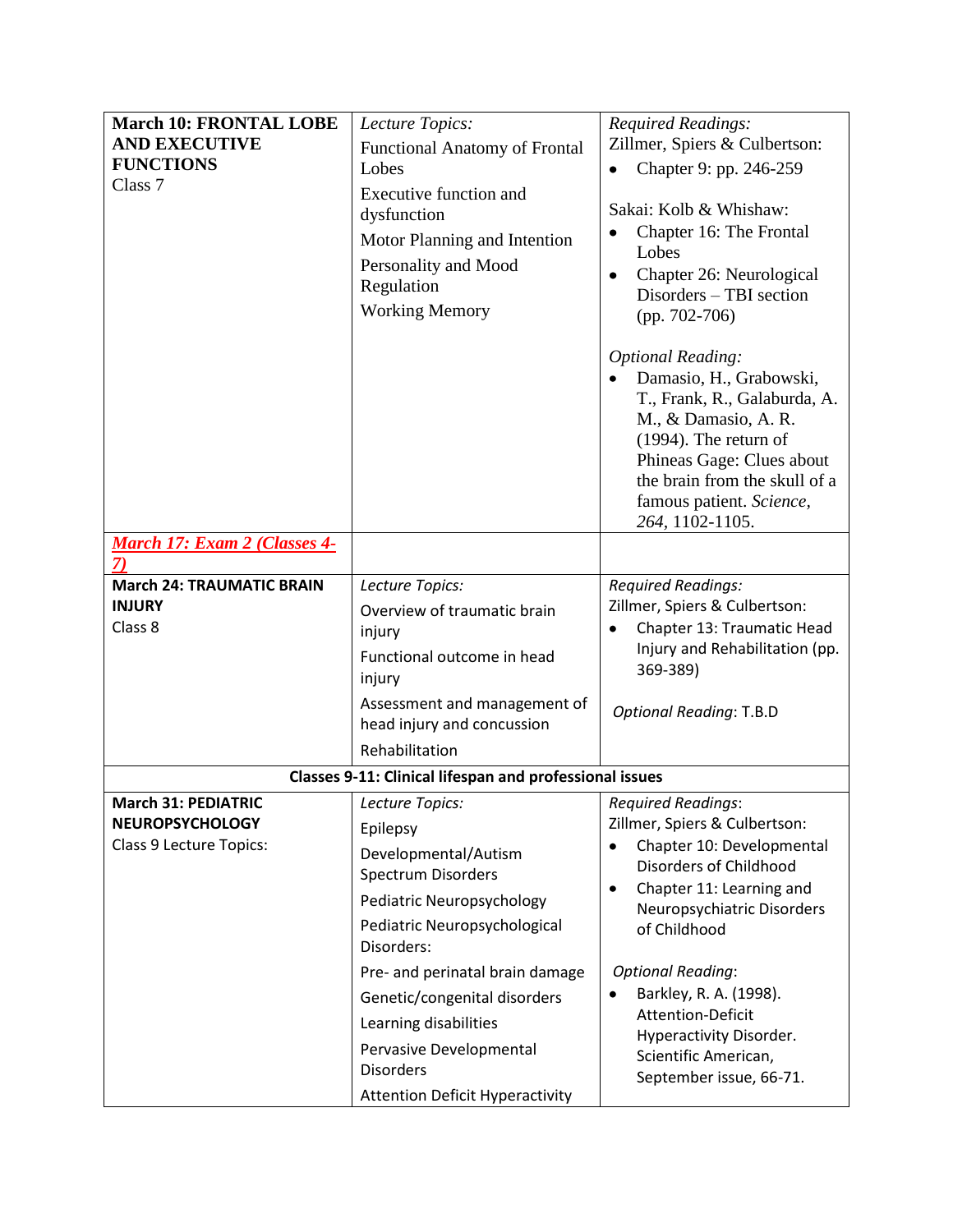|                                      | Disorder                                                                                                                                                                                  |                                                                                                                                                                                                                                                                                                                                                                                                                                                                                                                                                                                                                                                                                                            |
|--------------------------------------|-------------------------------------------------------------------------------------------------------------------------------------------------------------------------------------------|------------------------------------------------------------------------------------------------------------------------------------------------------------------------------------------------------------------------------------------------------------------------------------------------------------------------------------------------------------------------------------------------------------------------------------------------------------------------------------------------------------------------------------------------------------------------------------------------------------------------------------------------------------------------------------------------------------|
|                                      |                                                                                                                                                                                           |                                                                                                                                                                                                                                                                                                                                                                                                                                                                                                                                                                                                                                                                                                            |
| <b>April 7: AGING AND DEMENTIA</b>   | Lecture Topics:                                                                                                                                                                           | <b>Required Readings:</b>                                                                                                                                                                                                                                                                                                                                                                                                                                                                                                                                                                                                                                                                                  |
| Class 10                             | <b>Normal Aging</b>                                                                                                                                                                       | Zillmer, Spiers, & Culbertson:                                                                                                                                                                                                                                                                                                                                                                                                                                                                                                                                                                                                                                                                             |
| <b>PAPERS DUE BY 5pm</b>             | Pathological Aging and Dementia                                                                                                                                                           | Chapter 12: Cerebrovascular<br>Disorders (pp. 339-347; 351-                                                                                                                                                                                                                                                                                                                                                                                                                                                                                                                                                                                                                                                |
| <b>April 14: PROFESSIONAL ISSUES</b> | Key disorders:<br>Mild Cognitive Impairment (MCI)<br>Degenerative dementia (cortical<br>and subcortical)<br>Vascular dementia/vascular<br>disease/white matter disease<br>Lecture Topics: | 357)<br>Chapter 14: Normal Aging<br>$\bullet$<br>and Dementia: Alzheimer's<br><b>Disease</b><br>Chapter 15: Subcortical<br>$\bullet$<br><b>Dementias</b><br><b>Optional Readings:</b><br>Reuter-Lorenz, P.A. (2002).<br>$\bullet$<br>New visions of the aging<br>mind and brain. Trends in<br>Cognitive Sciences, 6(9), 394-<br>400.<br>Park, D. C. and P. Reuter-<br>$\bullet$<br>Lorenz (2009). "The adaptive<br>brain: aging and<br>neurocognitive scaffolding."<br>Ann Rev Psychol 60: 173-96<br>DeKosky, S.T., & Marek, K.<br>٠<br>(2003). Looking backward to<br>move forward: early<br>detection of<br>neurodegenerative<br>disorders. Science,<br>302(5646), 830-834.<br><b>Required Readings:</b> |
| <b>AND APPLICATIONS</b>              | Ethical guidelines and                                                                                                                                                                    | Online/Sakai:                                                                                                                                                                                                                                                                                                                                                                                                                                                                                                                                                                                                                                                                                              |
| Class 11                             | considerations                                                                                                                                                                            | Craig, P. (2007). Clinical<br>٠                                                                                                                                                                                                                                                                                                                                                                                                                                                                                                                                                                                                                                                                            |
| <b>April 21: Exam 3 (67% from</b>    | Multicultural issues in<br>Neuropsychology<br>Forensic Neuropsychology<br>Training in Neuropsychology<br>Careers in Neuropsychology                                                       | Neuropsychology: Brain-<br>Behavior Relationships. In R.<br>J. Sternberg (Ed.), Career<br>Paths in Psychology: Where<br>Your Degree Can Take You<br>(pp. 161-178). Washington,<br>DC: American Psychological<br>Association.<br>Ethical guidelines (TBA)<br>$\bullet$                                                                                                                                                                                                                                                                                                                                                                                                                                      |
| Class 8-11; 33% cumulative)          |                                                                                                                                                                                           |                                                                                                                                                                                                                                                                                                                                                                                                                                                                                                                                                                                                                                                                                                            |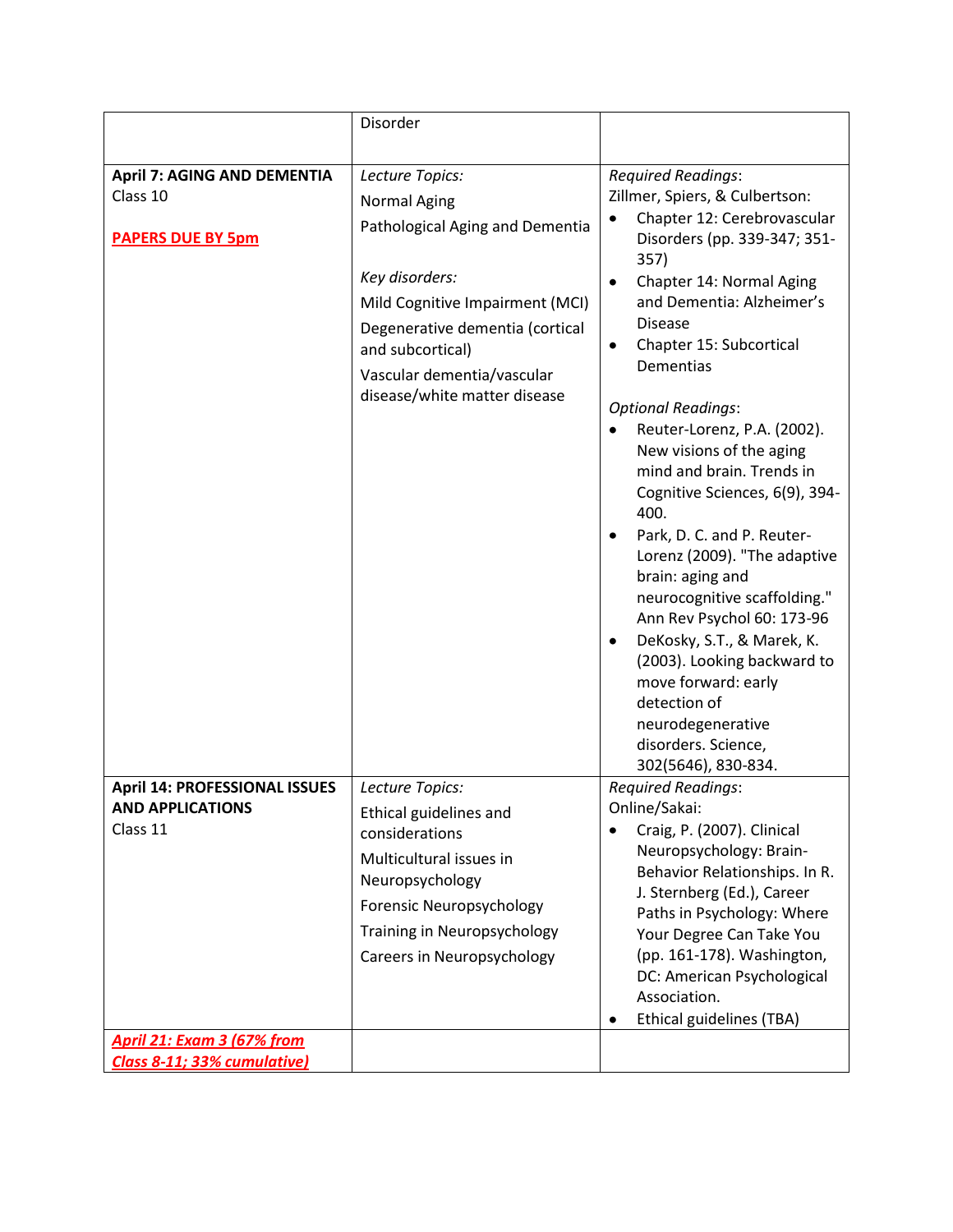#### **Statement of University's Honesty Policy (cheating and use of copyrighted materials)**

Cheating, lying, misrepresentation, or plagiarism in any form is unacceptable and inexcusable behavior. Students are expected to act in accordance with the University of Florida policy on academic integrity (see Student Conduct Code, the Graduate Student Handbook or this web site for more details: http://www.dso.ufl.edu/judicial/academic.php.

"We, the members of the University of Florida community, pledge to hold ourselves and our peers to the highest standards of honesty and integrity. "

On all work submitted for credit by students at the University of Florida, the following pledge is either required or implied: "On my honor, I have neither given nor received unauthorized aid in doing this assignment."

#### **Statement Related to Accommodations for Students with Disabilities**

If you require classroom accommodation because of a disability, you must first register with the Dean of Students Office (http://www.dso.ufl.edu/). The Dean of Students Office will provide documentation to you, which you then give to the instructor when requesting accommodation. The College is committed to providing reasonable accommodations to assist students in their coursework.

#### **Counseling and Student Health**

Students may occasionally have personal issues that arise in the course of pursuing higher education or that may interfere with their academic performance. If you find yourself facing problems affecting your coursework, you are encouraged to talk with an instructor and to seek confidential assistance at the University of Florida Counseling Center, 352-392-1575, or Student Mental Health Services, 352-392- 1171. Visit their web sites for more information: http://www.counsel.ufl.edu/.

The Student Health Care Center at Shands is a satellite clinic of the main Student Health Care Center located on Fletcher Drive on campus. Student Health at Shands offers a variety of clinical services, including primary care, women's health care, immunizations, mental health care, and pharmacy services. The clinic is located on the second floor of the Dental Tower in the Health Science Center. For more information, contact the clinic at 392-0627 or check out the website at: http://shcc.ufl.edu/satellite/shands.shtml

Crisis intervention is always available 24/7 from: Alachua County Crisis Center: (352) 264-6789.

BUT – Do not wait until you reach a crisis to come in and talk with us. We have helped many students through stressful situations impacting their academic performance. You are not alone so do not be afraid to ask for assistance.

#### **How to access course materials**

You can access course materials (including the syllabus, required readings other than those from the textbook and optional readings) on the University's E-learning system (Sakai) at the following URL: http://lss.at.ufl.edu/. We will make every effort to post lecture notes on the mornings of class, and to